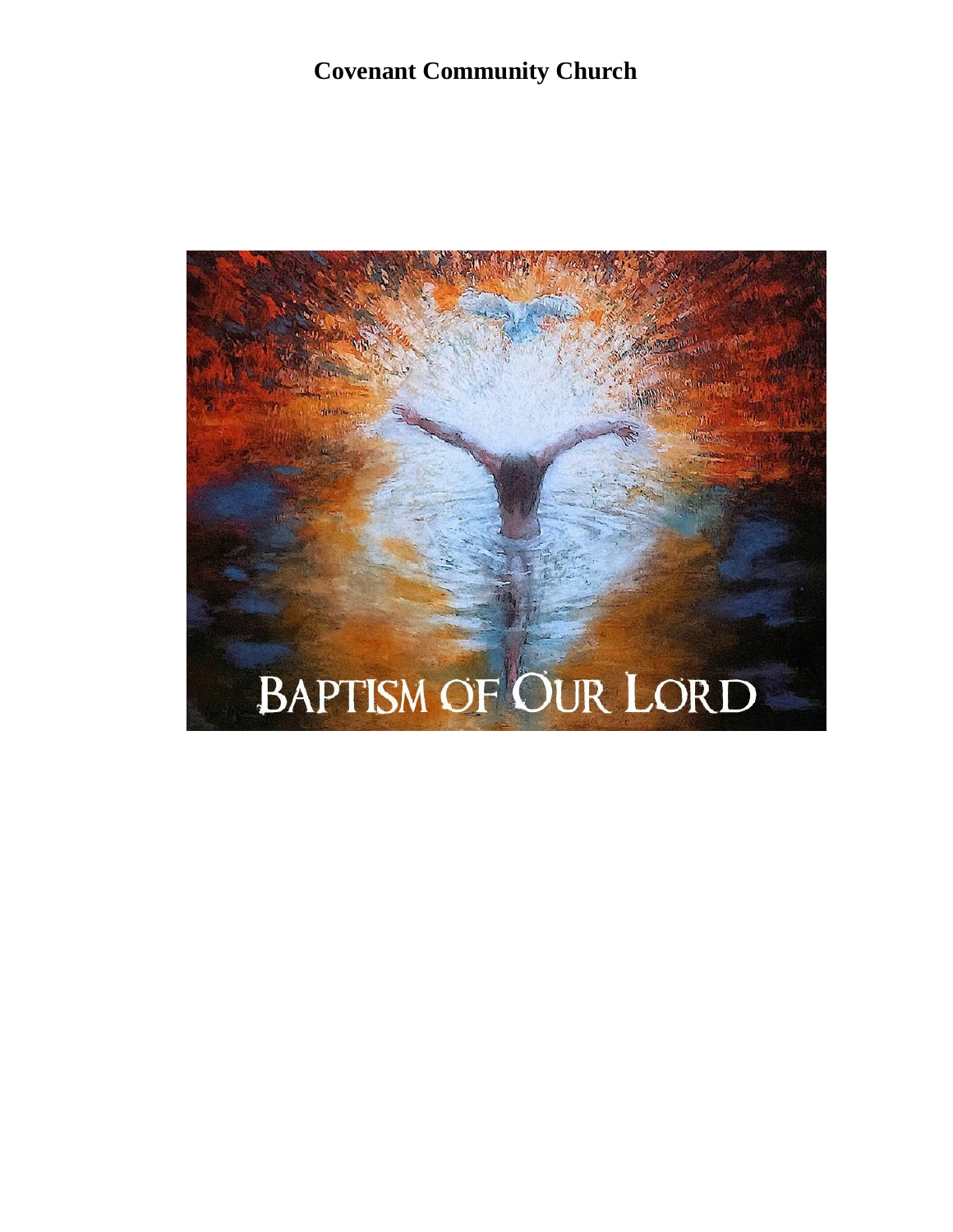# **Baptism of the Lord Sunday January 10, 2021**

## **We Gather**

Welcome and Announcements

Call to Worship

Leader: In the beginning, God created the heavens and the earth.

#### **People: The Spirit of God swept over the face of the waters;**

Leader: Then God said: Let there be light,

#### People: **And God saw that it was good.**

Leader: At the beginning of his ministry, Jesus was baptized by John.

#### **People: The heavens opened and the Spirit descended like a dove;**

Leader: Then God said: This is my beloved Son, in whom I am well pleased.

#### Opening Hymn #685 *I, the Lord of Sea and Sky*

I, the Lord of sea and sky, I have heard my people cry. All who dwell in dark and sin my hand will save. I who made the stars of night, I will make their darkness bright. Who will bear my light to them? Whom shall I send?

**Refrain:** Here I am, Lord. Is it I, Lord? I have heard you calling in the night. I will go, Lord, if you lead me. I will hold your people in my heart

I, the Lord of snow and rain, I have borne my people's pain. I have wept for love of them, they turn away. I will break their hearts of stone, give them hearts for love alone. I will speak my word to them. Whom shall I send? **[Refrain]**

I, the Lord of wind and flame, I will tend the poor and lame. I will set a feast for them, my hand will save. Finest bread I will provide till their hearts be satisfied. I will give my life to them. Whom shall I send? **[Refrain]**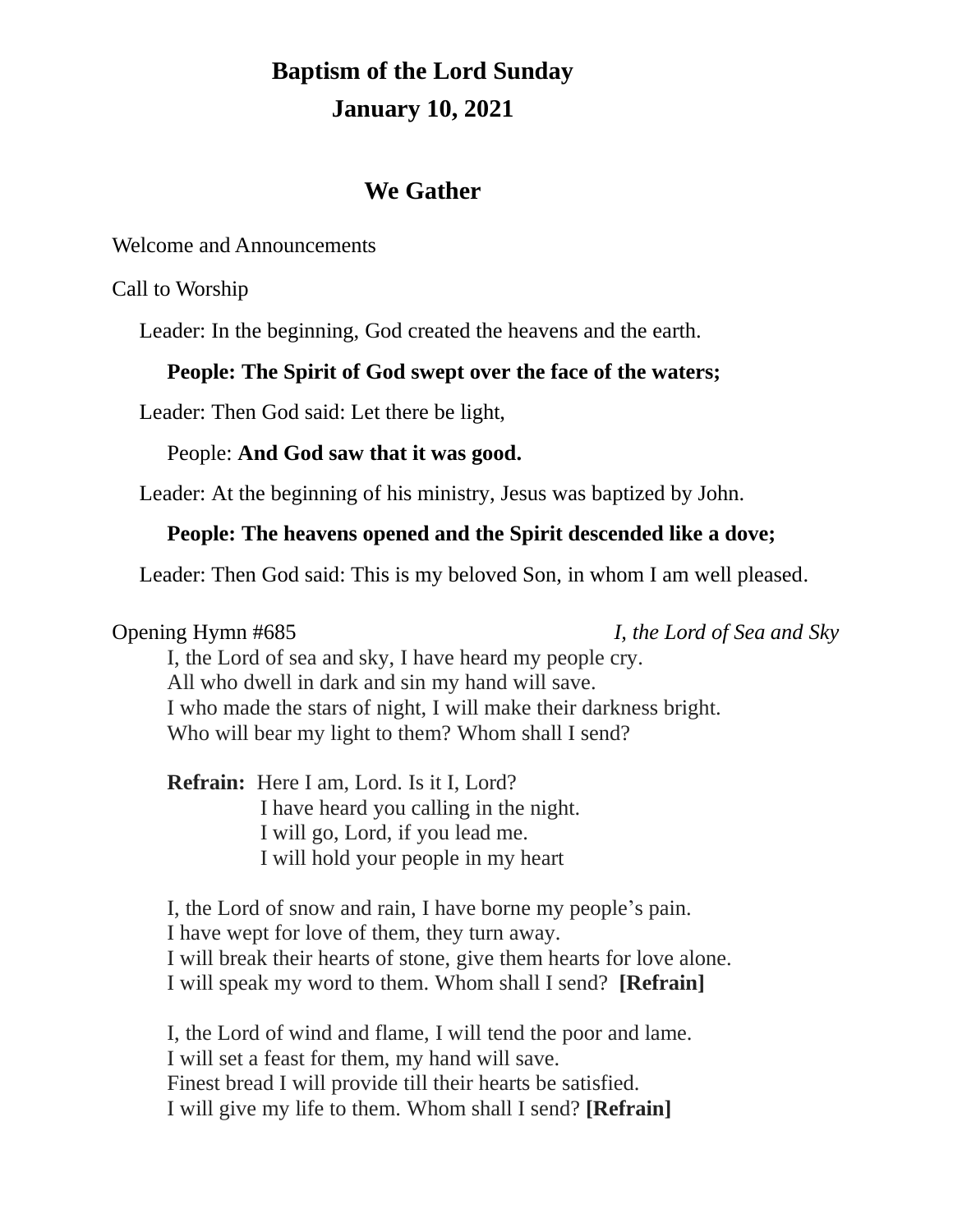Opening Prayer and Lord's Prayer

Our Father who art in heaven, hallowed be thy name. Thy kingdom come, thy will be done on earth as it is in heaven. Give us this day our daily bread, and forgive us our sins, as we forgive those who sin against us, and lead us not into temptation, but deliver us from evil. For thine is the kingdom, and the power, and the glory, for ever. Amen

## **We Hear the Word**

Scripture Mark 1:4-11

The Word of the Lord. **Thanks be to God!**

Sermon

### **We Respond**

Interlude

Hymn #75 *There is a Redeemer*

There is a Redeemer, Jesus, God's own son; precious lamb of God, Messiah, holy One.

> **Refrain:** Thank you, O my Father, for giving us your Son, and leaving your Spirit till the work on earth is done.

Jesus, my Redeemer, name above all names; precious Lamb of God, Messiah, O for sinners slain. [Refrain]

When I stand in glory, I will see his face, there I'll serve my King forever in that holy place. **[Refrain]**

Prayers of the People

Pastoral Prayer

Invitation to Tithes and Offerings

Prayer of Dedication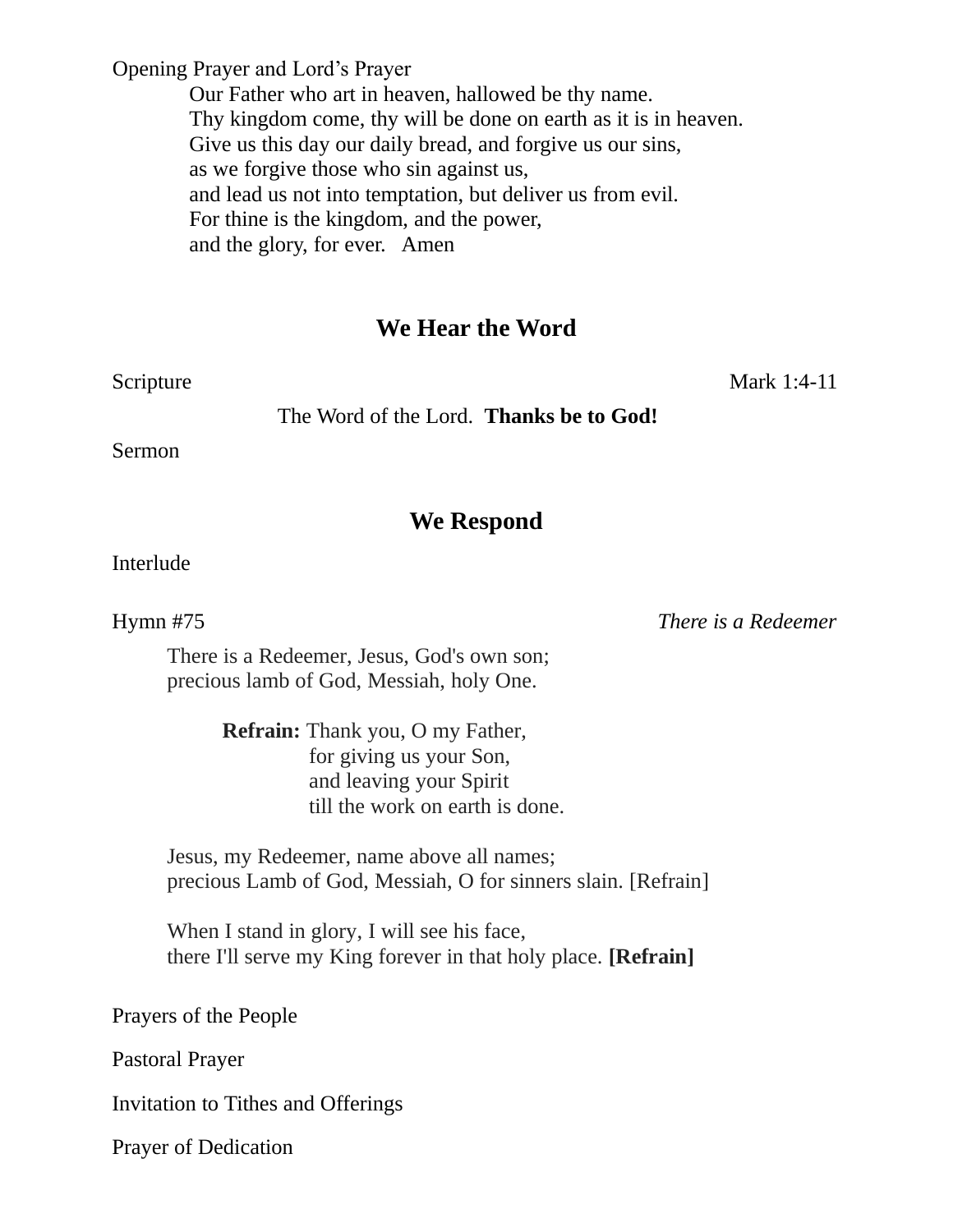#### **We Are Sent into the World**

#### Closing Hymn #345 *Lord, I Want to Be a Christian*

Lord, I want to be a [Christian](https://www.definitions.net/definition/Christian) in my [heart,](https://www.definitions.net/definition/heart) in my heart; Lord, I want to be a [Christian](https://www.definitions.net/definition/Christian) in my [heart.](https://www.definitions.net/definition/heart) In my [heart,](https://www.definitions.net/definition/heart) in my heart, Lord, I want to be a [Christian](https://www.definitions.net/definition/Christian) in my [heart.](https://www.definitions.net/definition/heart)

Lord, I want to be more [loving](https://www.definitions.net/definition/loving) in my [heart,](https://www.definitions.net/definition/heart) in my heart; Lord, I want to be more [loving](https://www.definitions.net/definition/loving) in my [heart.](https://www.definitions.net/definition/heart) In my [heart,](https://www.definitions.net/definition/heart) in my heart, Lord, I want to be more [loving](https://www.definitions.net/definition/loving) in my [heart.](https://www.definitions.net/definition/heart)

Lord, I want to be more holy in my [heart,](https://www.definitions.net/definition/heart) in my heart; Lord, I want to be more holy in my [heart.](https://www.definitions.net/definition/heart) In my [heart,](https://www.definitions.net/definition/heart) in my heart, Lord, I want to be more holy in my [heart.](https://www.definitions.net/definition/heart)

Lord, I want to be like [Jesus](https://www.definitions.net/definition/Jesus) in my [heart,](https://www.definitions.net/definition/heart) in my heart; Lord, I want to be like [Jesus](https://www.definitions.net/definition/Jesus) in my [heart.](https://www.definitions.net/definition/heart) In my [heart,](https://www.definitions.net/definition/heart) in my heart Lord, I want to be like [Jesus](https://www.definitions.net/definition/Jesus) in my [heart](https://www.definitions.net/definition/heart) in my heart.

#### Response

*The Lord bless you and keep you, The Lord make his face to shine upon you and be gracious, gracious, gracious to you, the Lord lift up his countenance upon you, And give you, give you, give you peace.*

Leader: Go in Peace. Love and serve the Lord!

#### **People: Praise be to God!**

#### **We Fellowship Together**

Virtual Coffee Time and Sharing